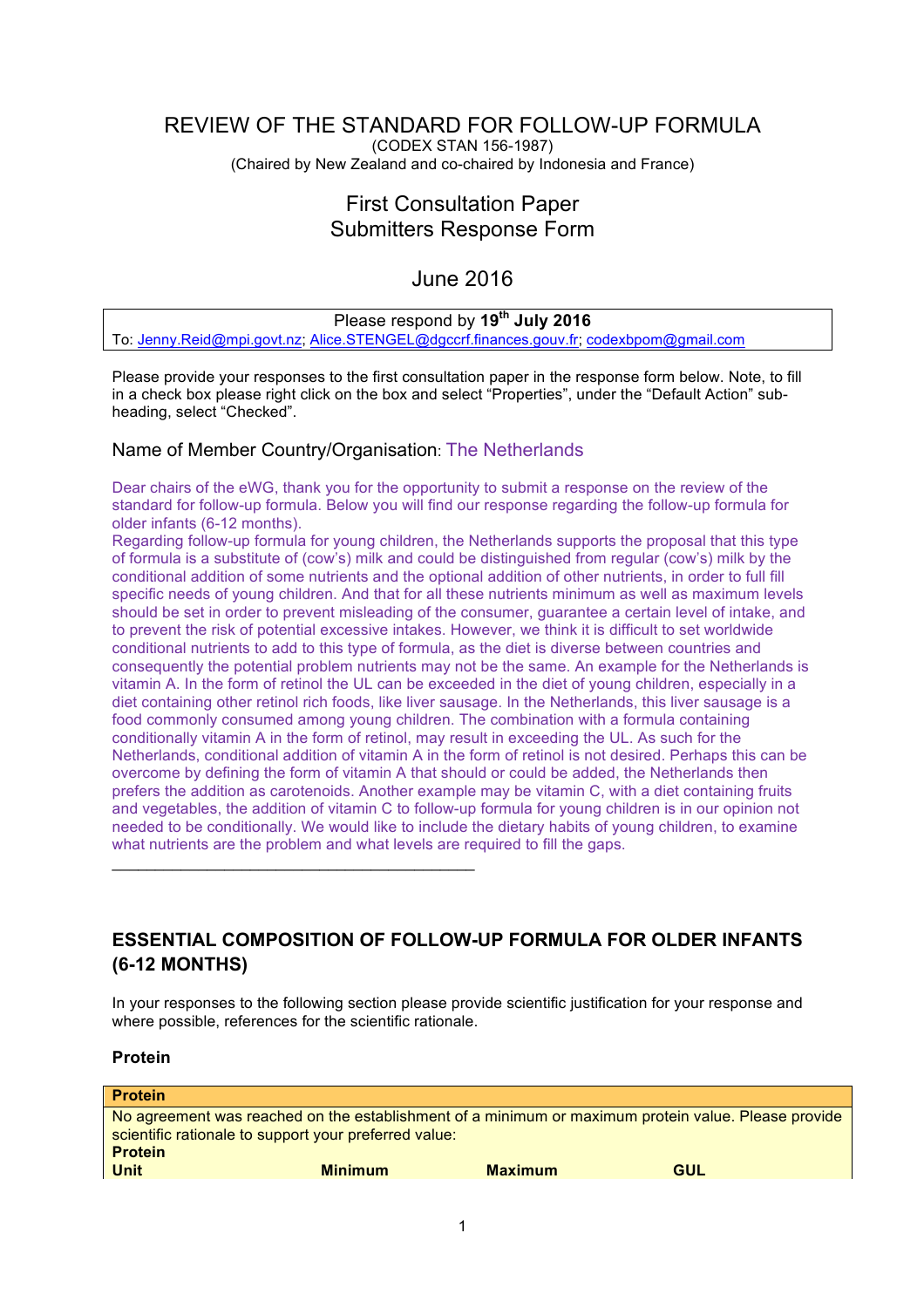| g/100 kcal<br>g/100 kJ                                                                                                                                                                                                                                                                                                                                                                                                                                                                                                                                         | $[1.8]$ or $[1.65]$<br>$[0.43]$ or $[0.39]$                                                        | $[3.5]$ or $[3.0]$ or $[2.5]$<br>$[0.84]$ or $[0.72]$ or $[0.60]$      |                                                      |  |  |
|----------------------------------------------------------------------------------------------------------------------------------------------------------------------------------------------------------------------------------------------------------------------------------------------------------------------------------------------------------------------------------------------------------------------------------------------------------------------------------------------------------------------------------------------------------------|----------------------------------------------------------------------------------------------------|------------------------------------------------------------------------|------------------------------------------------------|--|--|
| <b>Minimum</b>                                                                                                                                                                                                                                                                                                                                                                                                                                                                                                                                                 |                                                                                                    |                                                                        |                                                      |  |  |
| $\boxtimes$ Codex Infant Formula standard<br>1.8 g /100 kcal<br>0.43 g /100 kJ<br>This is equal to the minimum amount in the most recent EU Directive                                                                                                                                                                                                                                                                                                                                                                                                          |                                                                                                    | 1.65 g /100 kcal<br>0.39 g /100 kJ                                     |                                                      |  |  |
|                                                                                                                                                                                                                                                                                                                                                                                                                                                                                                                                                                |                                                                                                    |                                                                        |                                                      |  |  |
| <b>Maximum</b>                                                                                                                                                                                                                                                                                                                                                                                                                                                                                                                                                 |                                                                                                    |                                                                        |                                                      |  |  |
|                                                                                                                                                                                                                                                                                                                                                                                                                                                                                                                                                                | Codex IF std                                                                                       |                                                                        | <b>EFSA</b><br>⊠                                     |  |  |
| 3.5 g /100 kcal<br>0.84 g /100 kJ                                                                                                                                                                                                                                                                                                                                                                                                                                                                                                                              | 3.0 g /100 kcal<br>0.72 g /100 kJ                                                                  |                                                                        | 2.5 g /100 kcal                                      |  |  |
| This is equal to the maximum amount in the most recent EU Directive                                                                                                                                                                                                                                                                                                                                                                                                                                                                                            |                                                                                                    |                                                                        | 0.60 g /100 kJ                                       |  |  |
| <b>Footnote 6</b>                                                                                                                                                                                                                                                                                                                                                                                                                                                                                                                                              |                                                                                                    |                                                                        |                                                      |  |  |
| The majority of the eWG supported retaining elements of footnote 6.<br>f <sup>6)</sup> Follow-up formula based on <del>non-hydrolysed</del> intact milk protein containing [ <del>less than 2</del> 1.65 to 1.8 g<br>protein/100 kcal] and follow-up [formula based on hydrolysed protein [containing less than 2.25 g<br>protein/100 kcal] should be clinically evaluated<br>Regarding formulas based on hydrolysed protein, please state whether you think that all, or only those<br>containing less than [2.25 g/100 kcal] should be clinically evaluated. |                                                                                                    |                                                                        |                                                      |  |  |
| $\boxtimes$ All formulas based on hydrolysed protein                                                                                                                                                                                                                                                                                                                                                                                                                                                                                                           |                                                                                                    |                                                                        | Formulas based on hydrolysed protein                 |  |  |
| should be clinically evaluated                                                                                                                                                                                                                                                                                                                                                                                                                                                                                                                                 |                                                                                                    | containing less than 2.25 g/100 kcal should be<br>clinically evaluated |                                                      |  |  |
| We follow the EU and EFSA on this.                                                                                                                                                                                                                                                                                                                                                                                                                                                                                                                             |                                                                                                    |                                                                        |                                                      |  |  |
| Regarding formulas based on intact/non-hydrolysed protein please note that your responses to these<br>questions do not imply that you support a minimum of 1.8 g/100 kcal or 1.65 g/100 kcal. They will be used<br>to refine the wording in square brackets if the eWG cannot come to agreement on a minimum value.<br>Please state whether you support the proposal to amend the reference these types of formulas to intact<br>milk protein.                                                                                                                 |                                                                                                    |                                                                        |                                                      |  |  |
| $\boxtimes$ intact milk protein                                                                                                                                                                                                                                                                                                                                                                                                                                                                                                                                |                                                                                                    | non-hydrolysed milk protein                                            |                                                      |  |  |
|                                                                                                                                                                                                                                                                                                                                                                                                                                                                                                                                                                | Non-hydrolysed seems more clear that it is the opposite of hydrolysed. However, if in future other |                                                                        |                                                      |  |  |
| techniques may be used to cut intact proteins, than intact will better cover what is meant.                                                                                                                                                                                                                                                                                                                                                                                                                                                                    |                                                                                                    |                                                                        |                                                      |  |  |
| Regardless of the minimum protein level agreed to in Section 3.1, do you think that clinical evaluation<br>would be required for any formulas based on intact/non-hydrolysed milk protein?                                                                                                                                                                                                                                                                                                                                                                     |                                                                                                    |                                                                        |                                                      |  |  |
| Yes, all formulas containing                                                                                                                                                                                                                                                                                                                                                                                                                                                                                                                                   |                                                                                                    | Yes, all formulas containing                                           | no requirements for clinical<br>$\boxtimes$          |  |  |
| 1.65-1.8 g/100 kcal require                                                                                                                                                                                                                                                                                                                                                                                                                                                                                                                                    | 1.65-2.0 g/100 kcal require                                                                        |                                                                        | evaluation of non-hydrolysed                         |  |  |
| clinically evaluation                                                                                                                                                                                                                                                                                                                                                                                                                                                                                                                                          | clinically evaluation                                                                              |                                                                        | formulas would be required at<br>1.65-1.8 g/100 kcal |  |  |
| The EU has a minimum of 1.8 g/100 kcal. A statement on the need for clinical evaluation should also                                                                                                                                                                                                                                                                                                                                                                                                                                                            |                                                                                                    |                                                                        |                                                      |  |  |
| include how such evaluation should be conducted and when it is sufficient to accept such a product. We                                                                                                                                                                                                                                                                                                                                                                                                                                                         |                                                                                                    |                                                                        |                                                      |  |  |
| doubt whether it is possible to do this for specific product, but we think this should be done in a more                                                                                                                                                                                                                                                                                                                                                                                                                                                       |                                                                                                    |                                                                        |                                                      |  |  |
| general way.<br>If the eWG and Committee supported adoption of a minimum of 1.65 g/100 kcal for formula based on                                                                                                                                                                                                                                                                                                                                                                                                                                               |                                                                                                    |                                                                        |                                                      |  |  |
| intact/non-hydrolysed milk protein, do you support the recommendation that the minimum protein level                                                                                                                                                                                                                                                                                                                                                                                                                                                           |                                                                                                    |                                                                        |                                                      |  |  |
| which requires clinical evaluation is placed in the footnote, rather than in the table? See Error! Reference<br>source not found. above                                                                                                                                                                                                                                                                                                                                                                                                                        |                                                                                                    |                                                                        |                                                      |  |  |
| $\boxtimes$ Yes                                                                                                                                                                                                                                                                                                                                                                                                                                                                                                                                                |                                                                                                    | No<br>$\Box$                                                           |                                                      |  |  |
|                                                                                                                                                                                                                                                                                                                                                                                                                                                                                                                                                                |                                                                                                    |                                                                        |                                                      |  |  |
|                                                                                                                                                                                                                                                                                                                                                                                                                                                                                                                                                                |                                                                                                    |                                                                        |                                                      |  |  |

#### **Vitamin K**

**Vitamin K**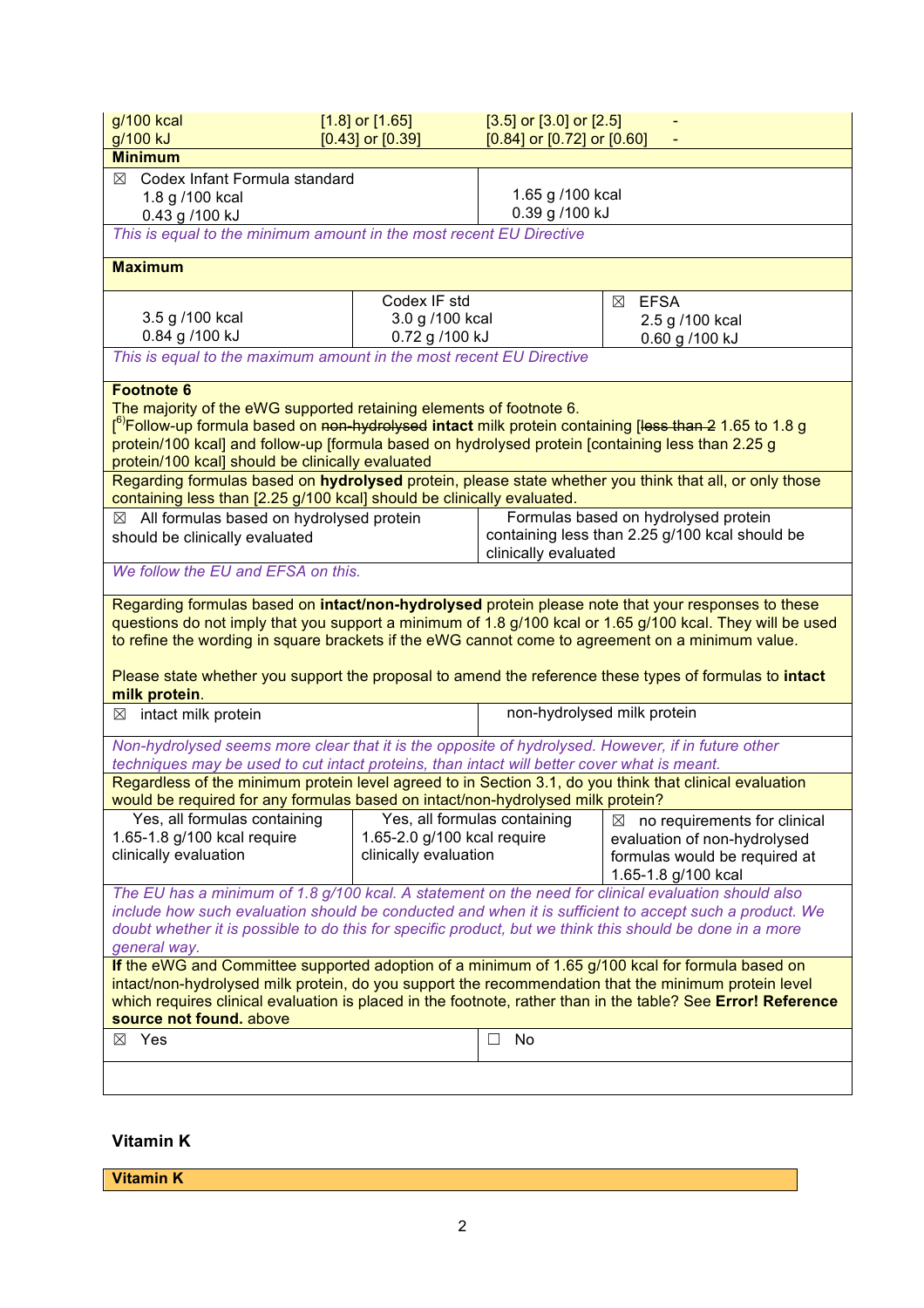The Chairs propose that the following drafting of vitamin K requirements for follow-up formula for older infants is recommended for adoption by the Committee:

| <b>Vitamin K</b><br><b>Unit</b> | <b>Minimum</b> | <b>Maximum</b>           | <b>GUL</b> |
|---------------------------------|----------------|--------------------------|------------|
| mg/100 kcal                     | 4              | $\overline{\phantom{0}}$ | 27         |
| $mg/100$ kJ                     |                | $\overline{\phantom{0}}$ | 6.5        |

*For vitamin K the EU proposed a minimum of 1 mg/100 kcal, this is still the preferred value. However, we can agree with 4 mg/100 kcal, which is similar to the value in infant formula and does fall within the min-max range in recent EU legislation. The GUL is somewhat higher than EU legislation.* 

#### **Vitamin C**

| <b>Vitamin C</b>                                                                                                 |                |                                                   |                  |            |
|------------------------------------------------------------------------------------------------------------------|----------------|---------------------------------------------------|------------------|------------|
| No eWG consensus was reached on the establishment of a minimum vitamin C value. Based on the eWG                 |                |                                                   |                  |            |
| responses, please provide rationale to support your preferred value in square brackets:                          |                |                                                   |                  |            |
| Vitamin C <sup>15)</sup>                                                                                         |                |                                                   |                  |            |
| <b>Unit</b>                                                                                                      | <b>Minimum</b> |                                                   | <b>Maximum</b>   | <b>GUL</b> |
| mg/100 kcal                                                                                                      | $[10]$         | $[4]$                                             |                  | $70^{16}$  |
| mg/100 kJ                                                                                                        | [2.5]          | [0.96]                                            |                  | $17^{16}$  |
| <sup>15)</sup> expressed as ascorbic acid                                                                        |                |                                                   |                  |            |
| <sup>16)</sup> This GUL has been set to account for possible high losses over shelf-life in liquid formulas; for |                |                                                   |                  |            |
| powdered products lower upper levels should be aimed for.                                                        |                |                                                   |                  |            |
| <b>Minimum levels</b>                                                                                            |                |                                                   |                  |            |
| $\Box$ Codex IF Standard                                                                                         |                |                                                   | $\boxtimes$ EFSA |            |
| 10 mg/100 kcal                                                                                                   |                | 4 mg/100 kcal                                     |                  |            |
| 2.5 mg/100 kJ                                                                                                    |                | 0.96 kJ/100 kcal                                  |                  |            |
| Taking a precautionary approach and aligned with                                                                 |                | Based on vitamin C requirement levels established |                  |            |
| the Codex Infant Formula Standard                                                                                |                | by EFSA, taking into account that complementary   |                  |            |
|                                                                                                                  |                | foods are consumed from six months.               |                  |            |
| We follow the EFSA opinion and EU legislation, children 6 months and over start with complementary               |                |                                                   |                  |            |
| foods, generally fruits and vegetables (good sources of vitamin C in general)                                    |                |                                                   |                  |            |

#### **Zinc**

| <b>Zinc</b>                                                                                                        |                |                |            |  |
|--------------------------------------------------------------------------------------------------------------------|----------------|----------------|------------|--|
| Based on the views of the eWG and evidence provided, the Chairs propose the following drafting of zinc             |                |                |            |  |
| requirements for follow-up formula for older infants is recommended for adoption by the Committee                  |                |                |            |  |
| <b>Zinc</b>                                                                                                        |                |                |            |  |
| <b>Unit</b>                                                                                                        | <b>Minimum</b> | <b>Maximum</b> | <b>GUL</b> |  |
| mg/100 kcal                                                                                                        | 0.5            |                | 1.5        |  |
| mg/100 kJ                                                                                                          | 0.12           |                | 0.36       |  |
| <sup>20)</sup> For Follow-up formula based on soy protein isolate a minimum value of 0.75 mg/100 kcal (0.18 mg/100 |                |                |            |  |
| $kJ$ ).                                                                                                            |                |                |            |  |
| The EU legislation has the same minimum values, we can support that. This legislation however has a                |                |                |            |  |
| lower maximum level of 1 mg/100 kcal (1.25 mg/100 kcal for soy protein isolate), we prefer to use that as          |                |                |            |  |
| GUL.                                                                                                               |                |                |            |  |

### **Optional Ingredients: DHA**

**Docosahexaenoic acid (DHA)**

Please provide scientific justification to support your preferred value in square brackets: